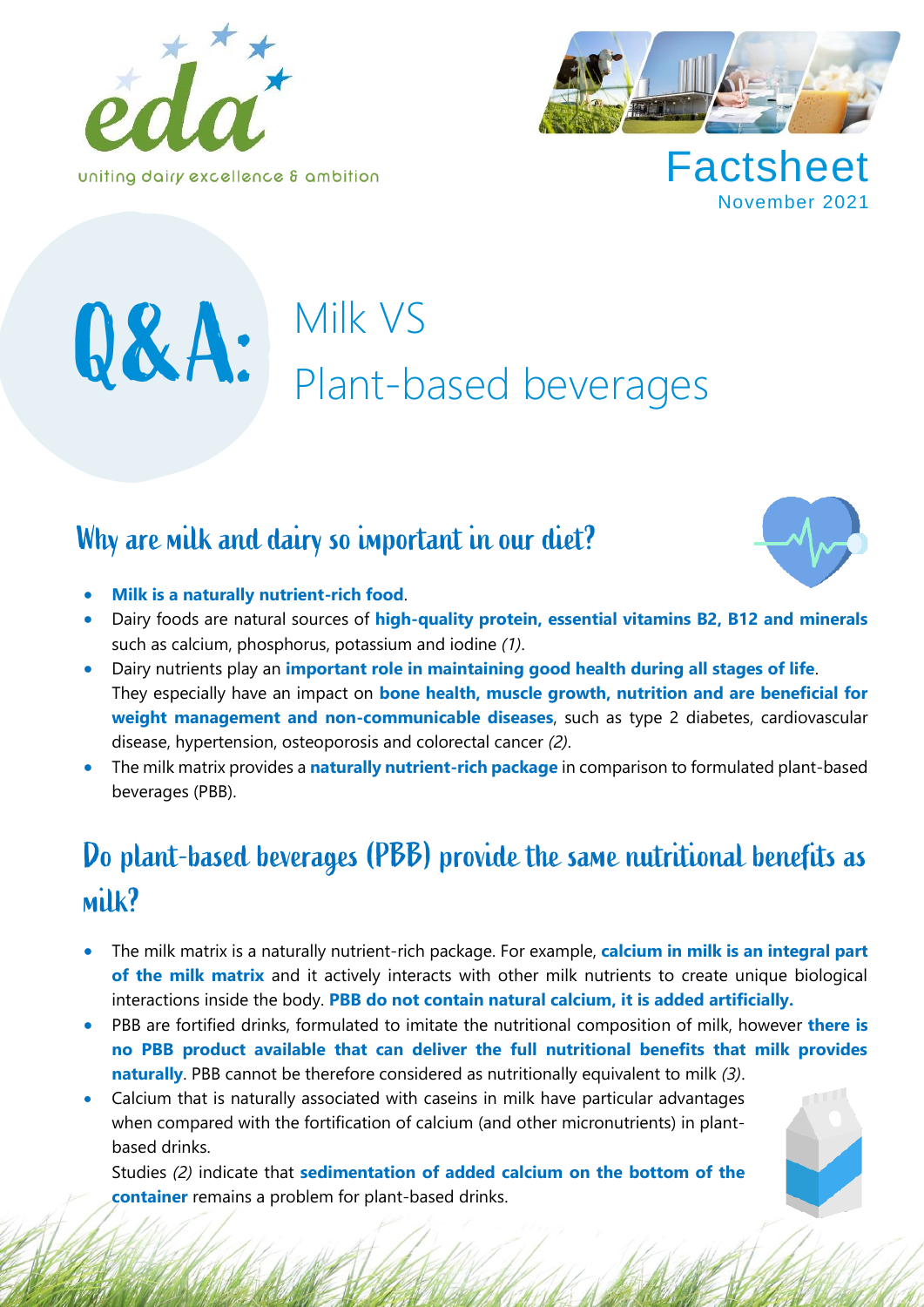



uniting dairy excellence & ambition.

Thus, although most fortified plant-based drinks are fortified with an equivalent amount of calcium content of milk, due to settling and poor solubility, and the very high variability of solubility associated with shaking between beverages, it is uncertain if PBB contain equivalent levels of bioavailable calcium compared with milk.

- **Animal sourced proteins such as milk proteins, are of a 10-30% higher biological quality than plant sourced proteins** *(4)*. This has been acknowledged by EFSA in the "Scientific Opinion on Dietary Reference Values for protein" (2012) *(5)*. This means that **dairy protein provides all the essential amino acids that the human body requires and is not able to synthesise itself**. Plant proteins, on the other hand, often do not contain the right proportions or sometimes even lack certain essential amino acids needed by humans. The correct combination and often larger amounts of different plant protein sources are thus needed to fulfil daily needs.
- **Addition of nutrients found in milk to PBB does not guarantee the same health benefits**. For example, studies on the effects of calcium supplements on health showed that effects of calcium supplementation are different to health effects of calcium present in dairy *(6, 7)*.
- In general, the lower protein content, calcium availability, higher glycaemic index (GI) values, and potential presence of anti-nutritional factors (e.g., phytates, oxalates, lectins, and saponins which are bioactive components present in plants that impact absorption of nutrients), make plant-based beverages nutritionally inferior to milk *(7)*. Furthermore, differences in beverage formulations between brands *(see Table 3)* results in a high degree of variability in the nutrient composition of plant-based milk alternatives, even between beverages made with the same plant base.

## Do PBB guarantee the health benefits of milk?

• Studies show that **milk has many health benefits** *(8)*. However, there is currently little scientific evidence supporting the health benefits of PBB.

• **Many PBB contain added sugar to help with taste, whereas milk only contains lactose which is a naturally occurring sugar**. Studies *(9)* comparing the GI of PBB and milk found that **most plant based drinks have a higher glycaemic index (GI) than milk** (milk has a GI of 46.93 whereas PBBs range from 47.53 to 99.96). The American Diabetes Association (2014) *(10)* recommended consumption of low (<55 GI) and medium (56-69 GI) foods for diabetics and other individuals looking to control blood sugar levels. **Milk meets the criteria for a low GI food and would be suitable for consumption in individuals aiming to keep blood sugar low**, while it is possible that some plant-based drinks may not meet criteria for low GI food.

- **PBB tend to be lower in protein content and quality of protein** (except for soy beverages which are similar in protein content but still not equivalent in protein quality) *(see Table 3)*.
- **PBB do not have the benefit of the milk matrix, because the nutrients in PBB are isolated and individually added**. Milk matrix allows for the complex interaction of all natural components of milk.
- A serving of a highly processed PBB is not nutritionally equivalent to that same serving of the raw plant and does not possess the same health benefits.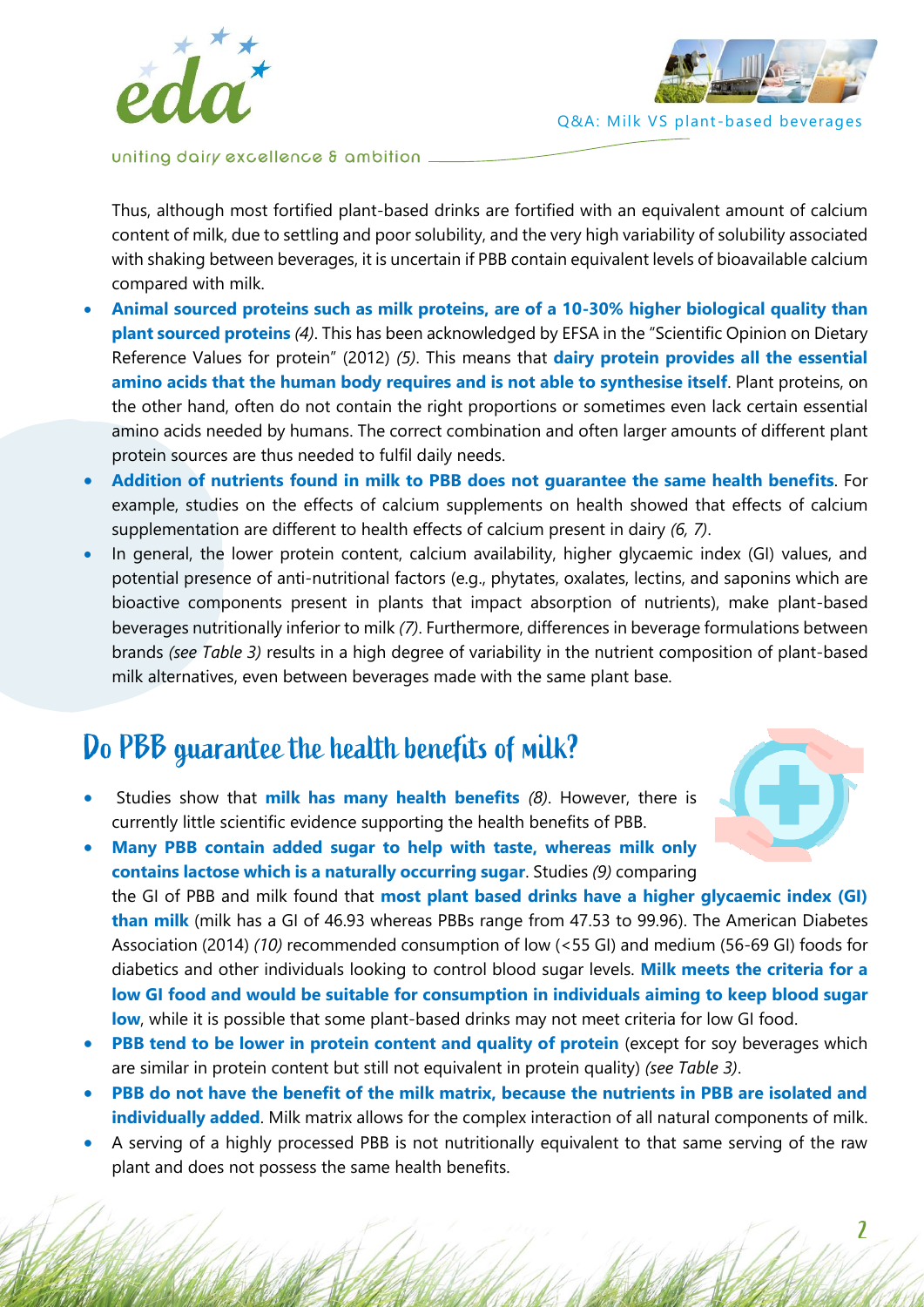



uniting dairy excellence & ambition

## Does dairy production negatively affect the environment?

- **The dairy sector is continuously working hard to implement best practices, as well as to develop, innovate and research new technologies to reduce its impact, to better care for the environment.**
- The green house emission per litre of milk has been reduced globally by 11% between 2005 and 2015 *(11).*
- **It is important to consider the ecological footprint as a function of nutrient content rather than total mass produced - for the same nutritional density less dairy is required, compared to PBB**.
- The dairy sector provides a wide range of benefits such as **biodiversity, biomass, rural vitality, traditional landscape, grassland**, in comparison to mono-culture plant production as needed for PBB.
- There is a better understanding of the impact of the dairy life cycle, from production to utilization, which is used to find new ways to improve and optimise the production chain to better benefit the environment. For example, there is a **higher waste processing in the dairy sector** *(11)*.

## Are PBB better for the environment?

- The environmental impacts of PBB may generally look better per kg of product, but **milk could perform better when the impacts are expressed per nutritional value**.
- There is a lack of scientific evidence supporting the environmental benefits of various PBB.
- The food system needs a multidimensional approach, as plants and animals work best as an integrated system.
- PBB produce large amounts of waste and hard-to-dispose by-products while the dairy sector valorises its waste successfully.

## How does dairy benefit our societies and cultures?

- Economic assessments show the **dairy industry and development has an impact on the reduction of poverty worldwide, every year**.
- FAO studies show that the collection and distribution of milk generated a considerable amount of direct and indirect employment. There was even more **generation of employment** when they looked at processing and retail, depending on the product types being created *(13)*.
- **Dairy is a vital part of many cultures**, with products such as feta, parmesan, manchego and quark, being fundamental to a national identity and pride to share with others, as well as a joint European identity. **To maintain the diversity and protect the cultural richness of food products, the European Union has developed the geographical indication (GI) labels**. These labels are **part of the EU's quality scheme** and are a strong asset for producers, consumers and for the promotion of European culture and history. **Over 300 cheeses and dairy products are registered as GIs in Europe.**

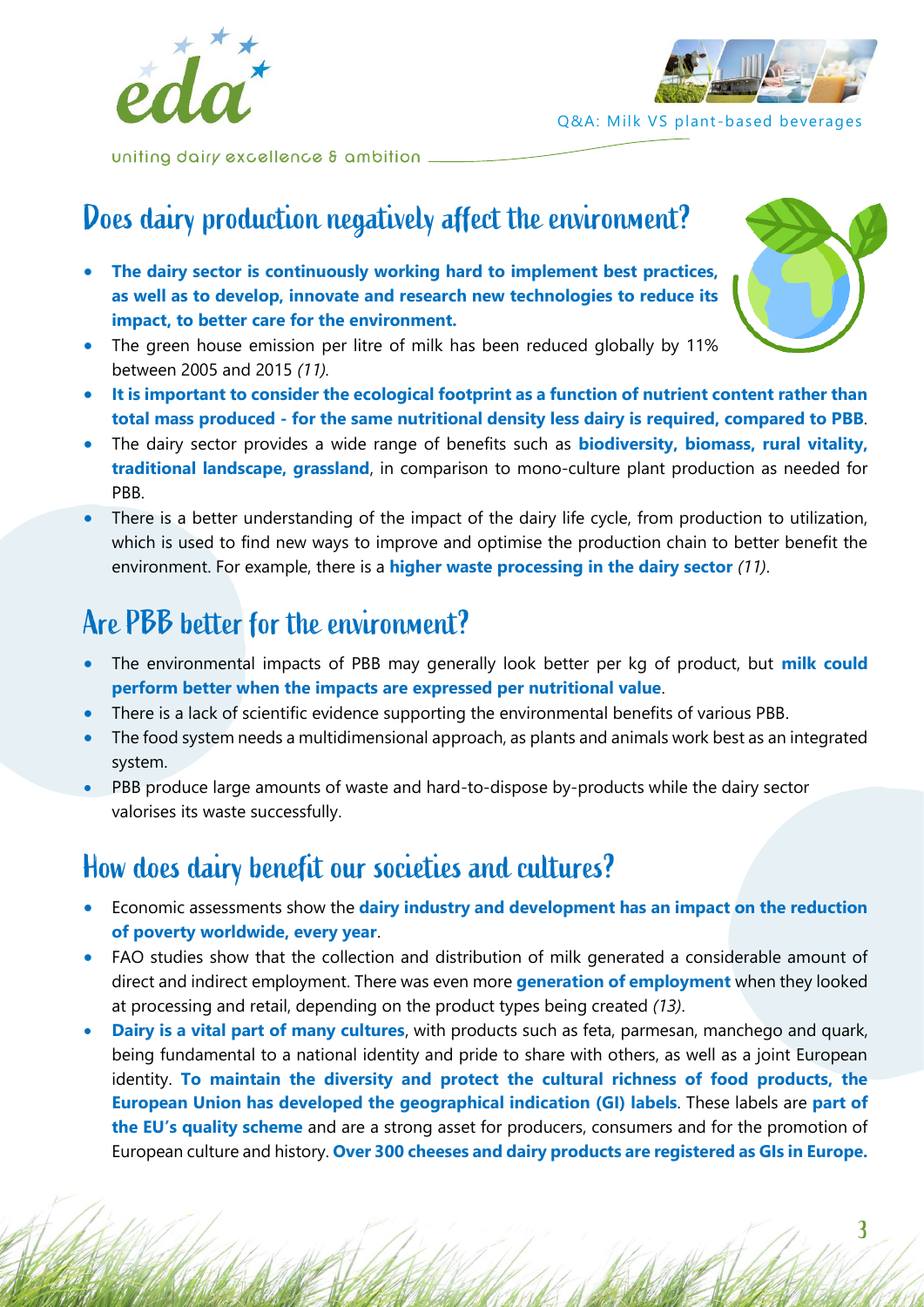



uniting dairy excellence & ambition .

## Why are PBB much more processed than milk?

- **Milk is a natural product with minimal to no processing needed**. It can be consumed directly after milking but goes through processing to sanitise and increase hygiene, as well as to increase the shelf life with no additives/preservatives added *(see Figure 1)*.
- **In comparison, oat beverages take on average 14 production steps, almond beverages take 15 steps and soy beverages 13 steps** *(see Annex 1 below for the full diagrams)*.

**Figure 1**: The processing steps for dairy milk and the processing steps for almond beverage *(14)*

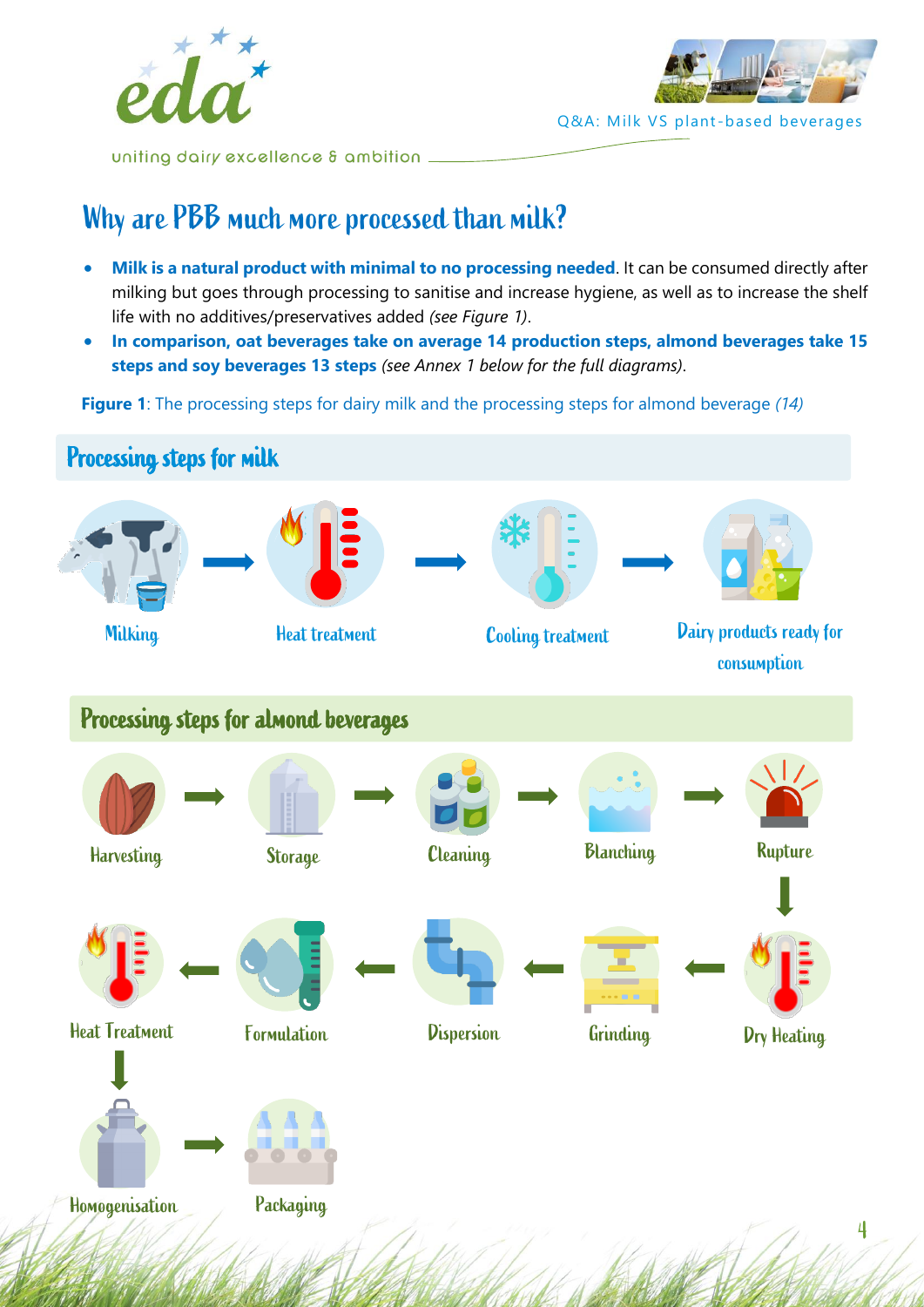



uniting dairy excellence & ambition.

## Do PBB contain many additives?

- As PBB are formulated drinks, there is a need for several additives to attempt to mimic the nutritional profile of milk as well as additives for taste and product stability.
- Whilst milk is only one ingredient, PBB is made of several ingredients including additives *(see Figure 2).*
- Figure 3 compares nutrients of milk with various PBB from main producers of plant based drinks on the EU market *(15).*

### **Figure 2:** Ingredient list for cow's milk vs almond beverage

| <b>Dairy Milk</b>            | Milk                                                                                                                                                                                                               |
|------------------------------|--------------------------------------------------------------------------------------------------------------------------------------------------------------------------------------------------------------------|
| <b>Almond based beverage</b> | Water, <b>Almond</b> (2.3%), Sugar, Calcium (Tri-Calcium, phosphate), Sea salt,<br>Stabilisers (Locust bean gum, Gellan gum), Emulsifier (Lecithins<br>(Sunflower)), Natural flavouring, Vitamins (B2, B12, E, D2) |

- The most common additives found in PBB include (but are not limited to):
- Tricalcium Phosphate (E 341 (iii), Dipotassium Phosphate (E340), Potassium Citrate (E332), Vitamine E Acetate, High Oleic Sunflower Oil, Folic Acid, Zinc Oxide, Vitamin B-12, Riboflavin (B2), Vitamin A Palmitate, Ergocalciferol, Salt/ Sea Salt, Calcium Carbonate (E170), D-alpha tocopherol (vitamin E), Magnesium Phosphate (E 343), Acacia Gum (E414), Xantham Gum (E415), Guar Gum (E412), Natural colours, Natural Flavours, Tapioca Starch, Soy Lecithin (E 322), Sunflower Lecithin (E322), Locust Bean Gum (E410) *(18)*.

#### **Per 100 ml Milk full fat** [3 brands] **Milk semiskimmed** [3 brands] **Soy drink, sugar added** [4 brands] **Oat drink** [3 brands] **Almond drink, sugar added** [5 brands] **Rice drink** [3 hrands] **Coconut drink** [2 brands] **Hazelnut drink, sugar added** [2 brands] **Cashew drink** [3 brands] **Calories** 66 kcal 46-48 kcal 39-62 kcal 44-48 kcal 22-43 kcal 47-68 kcal 20 - 24 kcal 29-69 kcal 16-28 kcal **Protein** 3.2-3.5 g 3.2-3.6 g 3.0-3.6 g 0.3-1.2g 0.4-0.8 g 0.1-0.3 g <0.5 d 0.4-1.0 g 0.4-0.9g **Carbohydr ates (sugars)** 4.7-4.8 g (lactose) 4.7-4.8 g (lactose) 1.6-2.5 g  $*$ (0.8-2.5 g) 6.6-8.4 g  $(3.3 - 5.5)$  g 2.4-4.8 g\*  $(2.4 - 4.8)$  g) 9.5–14 g (3.3-6.9 g)  $2.4 - 2.7$  g<sup>\*</sup>  $(1.9 - 2.1)$ g) 3.2-5.5g\*  $(3.2 - 4.0)$ 1.4-2.7g (0.2-2g) **Fats (saturated)** 3.6-3.8 g  $(2.2 - 2.6)$  g) 1.5-1.6  $(0.9 - 1.1 g)$ 1.8-4.4 g  $(0.6 - 0.3 g)$ 0.9-1.5 g  $(0.1 - 0.2$  g) 1.1-2.2 g  $(0.1 - 0.2)$ g) 1-1.2g  $(0.1 - 0.2)$ g) 0.9-1.6 g  $(0.9 - 1.4 g)$ 1.6-4.5g (0.2-0.4g) 0.9-2.1g (0.2-0.4g) **Vitamin B2** | 0.14 mg | 0.14 mg | 0-0.21 mg\* | 0-0.21 mg\* | 0-0.21 mg\* | 0-0.21 mg\* | 0-0.21 mg\* | 0-0.21 mg\* **Vitamin B12**  $\begin{bmatrix} 0.25 \text{ }\mu\text{g} \\ 0.39 \text{ }\mu\text{g} \\ 0.038 \text{ }\mu\text{g}^* \end{bmatrix}$   $0.38 \text{ }\mu\text{g}^*$   $\begin{bmatrix} 0.0.38 \text{ }\mu\text{g}^* \\ 0.0.38 \text{ }\mu\text{g}^* \end{bmatrix}$   $0.038 \text{ }\mu\text{g}^*$   $\begin{bmatrix} 0.0.38 \text{ }\mu\text{g}^* \\ 0.0.38 \text{ }\mu\text{g}^* \end{bmatrix}$   $0.0$ **Potassium** 150 mg 150 mg NA NA NA NA NA NA NA **Phosphor ous** 100 mg 100 mg NA NA NA NA NA NA NA **Calcium** 120 mg 120 mg 0-144mg\* 0-120 mg\* 0-120 mg\* 0-120 mg\* 0-120 mg\* 0-120 mg\* 0-120 mg\*

### **Figure 3:** Nutrient table of different types of milk and PBBs *(15)*

added / partially added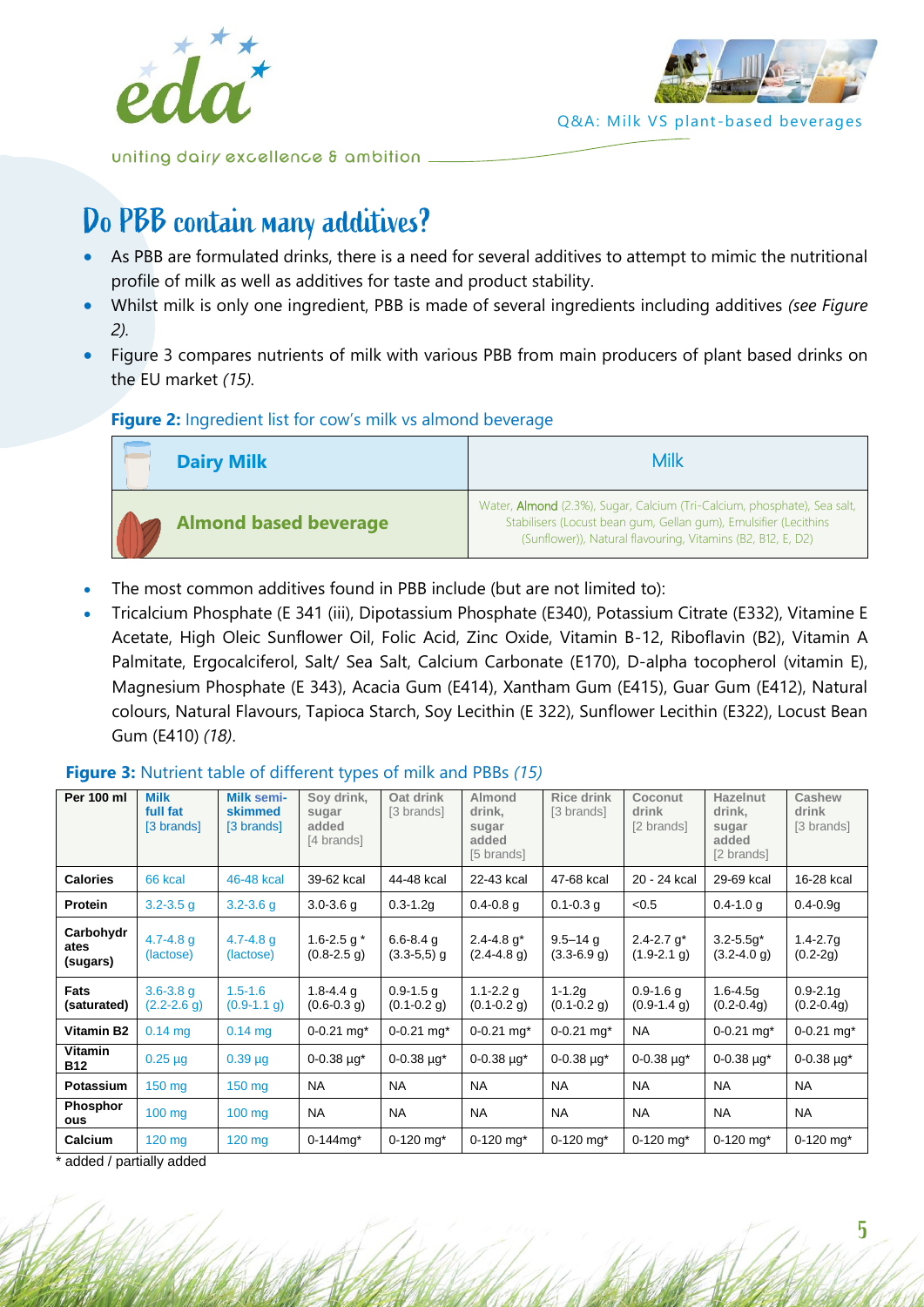



uniting dairy excellence & ambition .

## **Annex 1***(14)*

## **PROCESSING STEPS FOR OAT BEVERAGE**

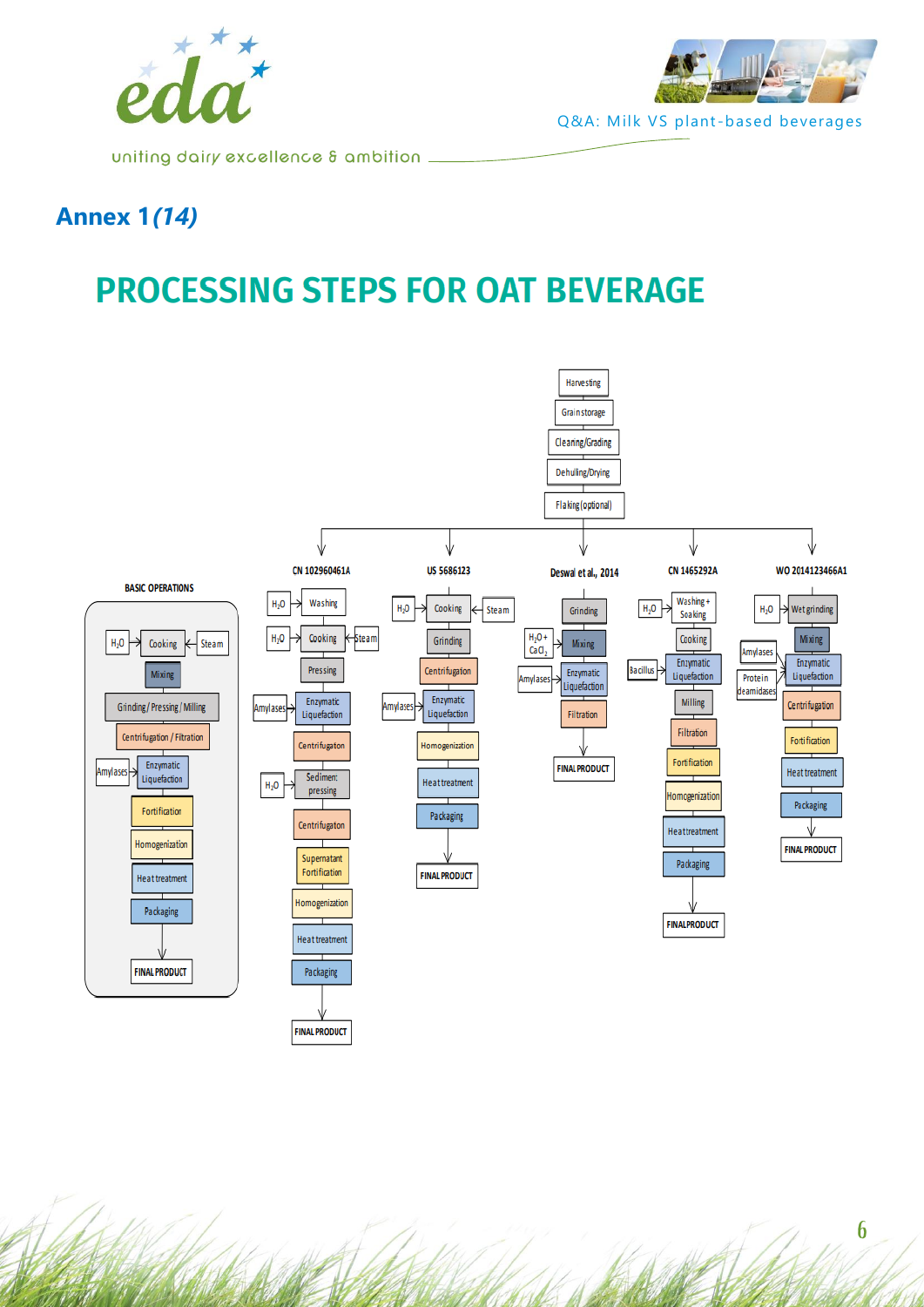



uniting dairy excellence & ambition \_

## **PROCESSING STEPS FOR ALMOND BEVERAGE**



7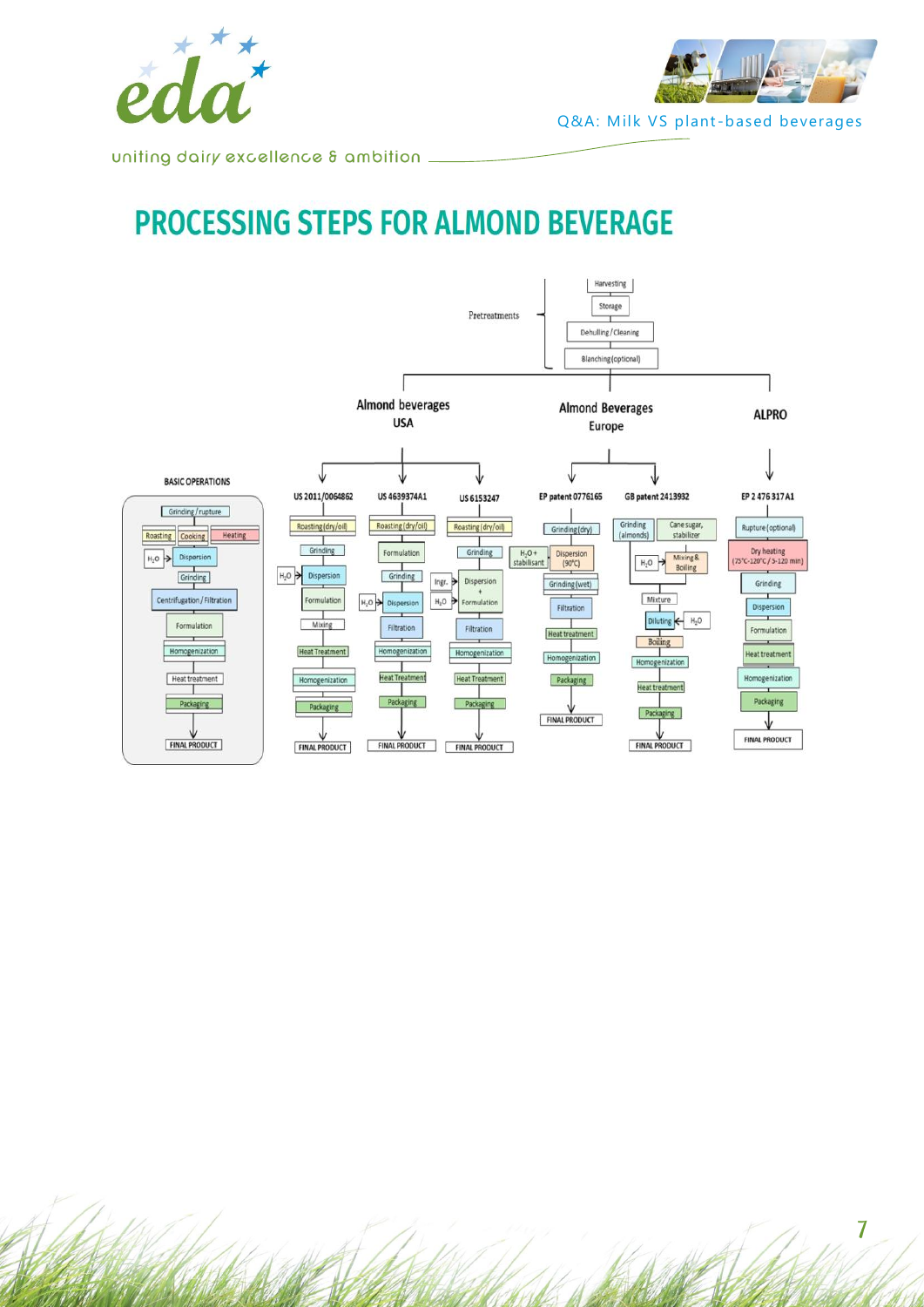



uniting dairy excellence & ambition \_

## **PROCESSING STEPS FOR SOY BEVERAGE**

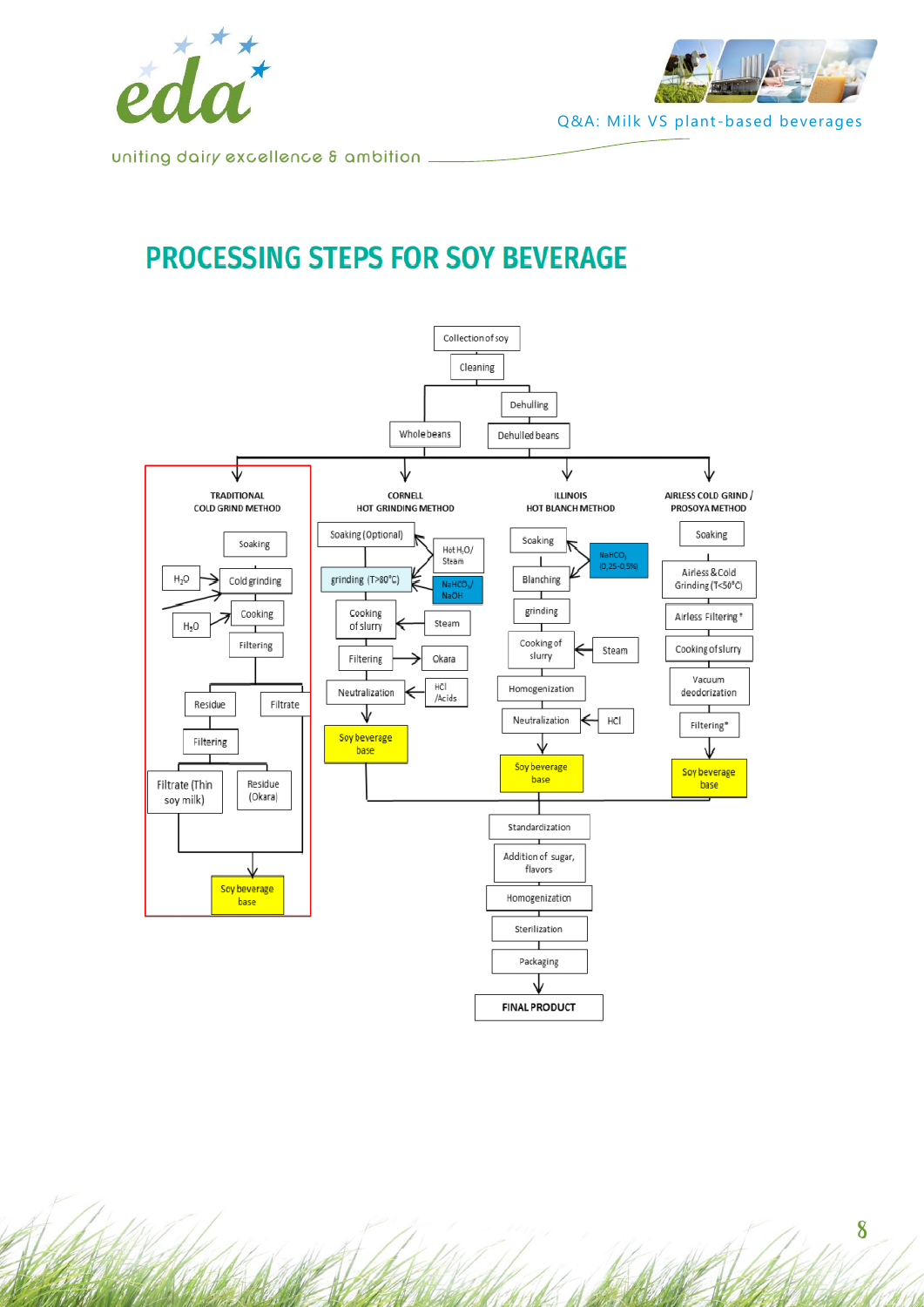



uniting dairy excellence  $\delta$  ambition  $\_$ 

## **PROCESSING STEP FOR MILK**